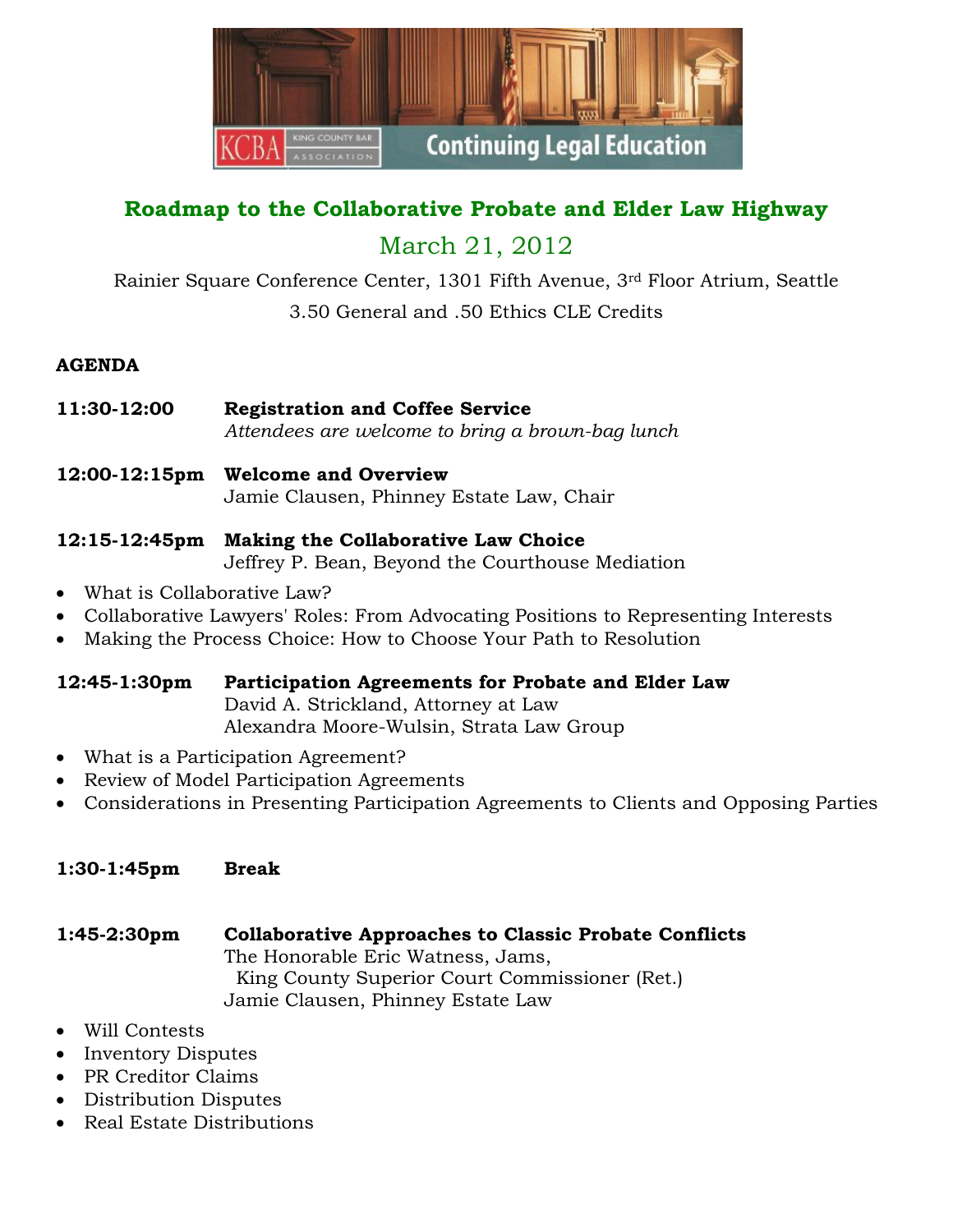## **Agenda Cont'd**

#### **2:30-3:00pm Demonstration of Facilitation/Mediation in an Elder Law and Probate Case**

Kathleen Wareham, WAMS Mediation & Arbitration Panel Member Alexandra Moore-Wulsin, Strata Law Group

- Using the Collaborative Model and Working with the Mediator/Facilitator
- Discussing the Process and Identifying Participants
- Developing the Agenda and Identifying Legal and Underlying, Broader Issues

#### **3:00-3:15pm Break**

#### **3:15-3:45pm Ethics in Collaborative Probate and Elder Law**  Joanna Roth, Attorney at Law

- Zealous Advocacy Issues RPC 1.1
- Minors and Disabled Beneficiaries RPC 1.14 and RPC 3.4
- Privilege and Fiduciary Obligations RPC 1.6
- Safety for Vulnerable Participants RPC 3.3

| 3:45-4:30pm | <b>Question &amp; Answer Panel</b> |
|-------------|------------------------------------|
|             | All Speakers                       |

4:30pm Evaluations and Adjournment